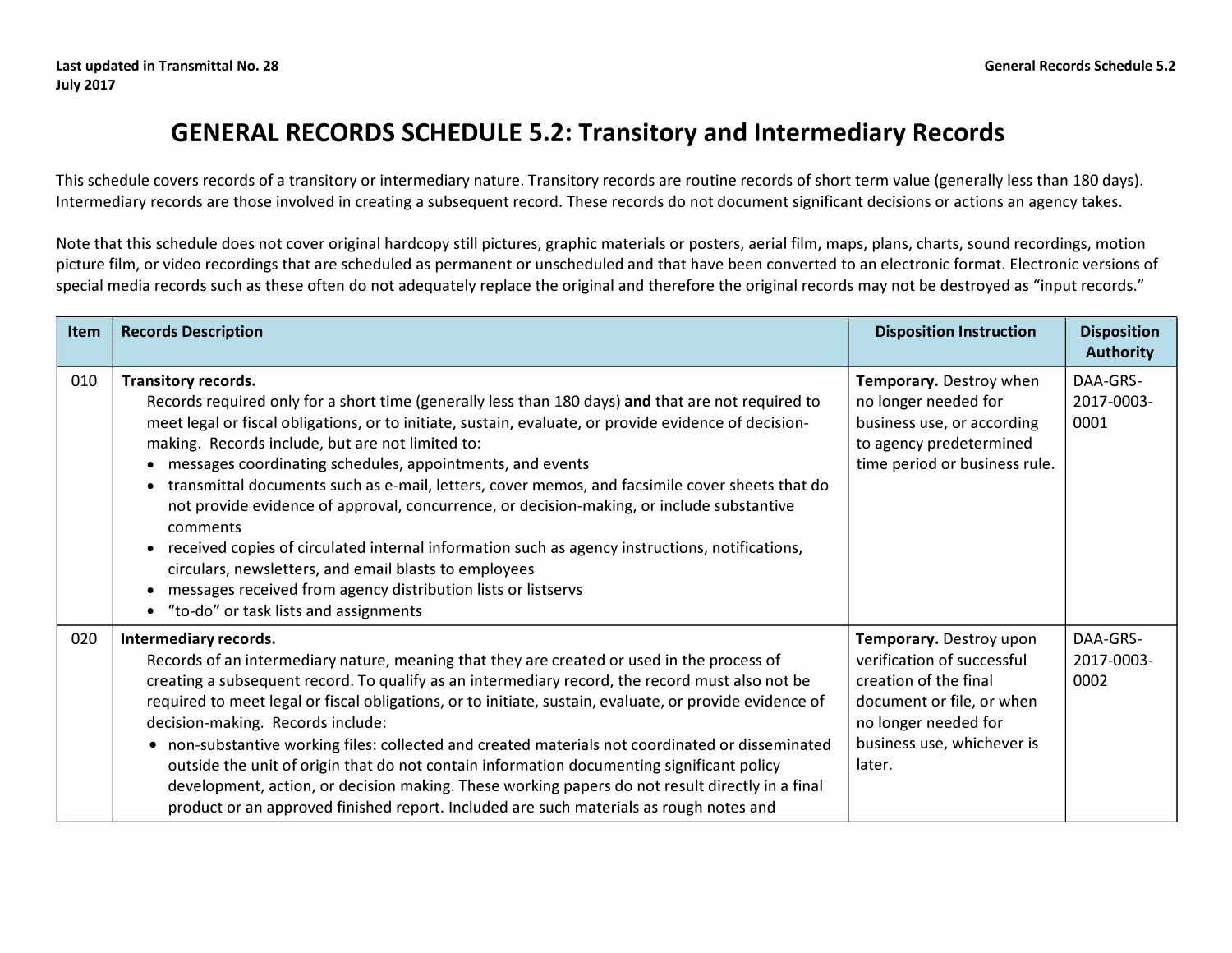**calculations and preliminary drafts produced solely for proof reading or internal discussion, reference, or consultation, and associated transmittals, notes, reference, and background materials. • audio and video recordings of meetings that have been fully transcribed or that were created explicitly for the purpose of creating detailed meeting minutes (once the minutes are created)** 

- **dictation recordings**
- **input or source records, which agencies create in the routine process of creating, maintaining, updating, or using electronic information systems and which have no value beyond the input or output transaction:** 
	- **o hardcopy input source documents where all information on the document is incorporated in an electronic system (See Exclusion 1 and Note 1)**
	- **o electronic input source records such as transaction files or intermediate input/output files**
- **ad hoc reports, including queries on electronic systems, whether used for one-time reference or to create a subsequent report**
- **data files output from electronic systems, created for the purpose of information sharing or reference (see Exclusion 2)**

**Exclusion 1: This item does not allow destruction of original hardcopy still pictures, graphic materials or posters, aerial film, maps, plans, charts, sound recordings, motion picture film, or video recordings once they are digitized. Agencies must follow agency-specific schedules for these records. If the records are unscheduled, the agency must submit a schedule for them.** 

**Exclusion 2: This item does not include the following data output files (agencies must follow agency-specific schedules for these records, except for the final bullet, which the GRS covers in another schedule):** 

- **files created only for public access purposes**
- **summarized information from unscheduled electronic records or inaccessible permanent records**
- **data extracts produced by a process that results in the content of the file being significantly different from the source records. In other words, the process effectively creates a new database file significantly different from the original**
- **data extracts containing Personally Identifiable Information (PII). Such records require additional tracking and fall under GRS 4.2, item 130 (DAA-GRS-2013-0007-0012)**